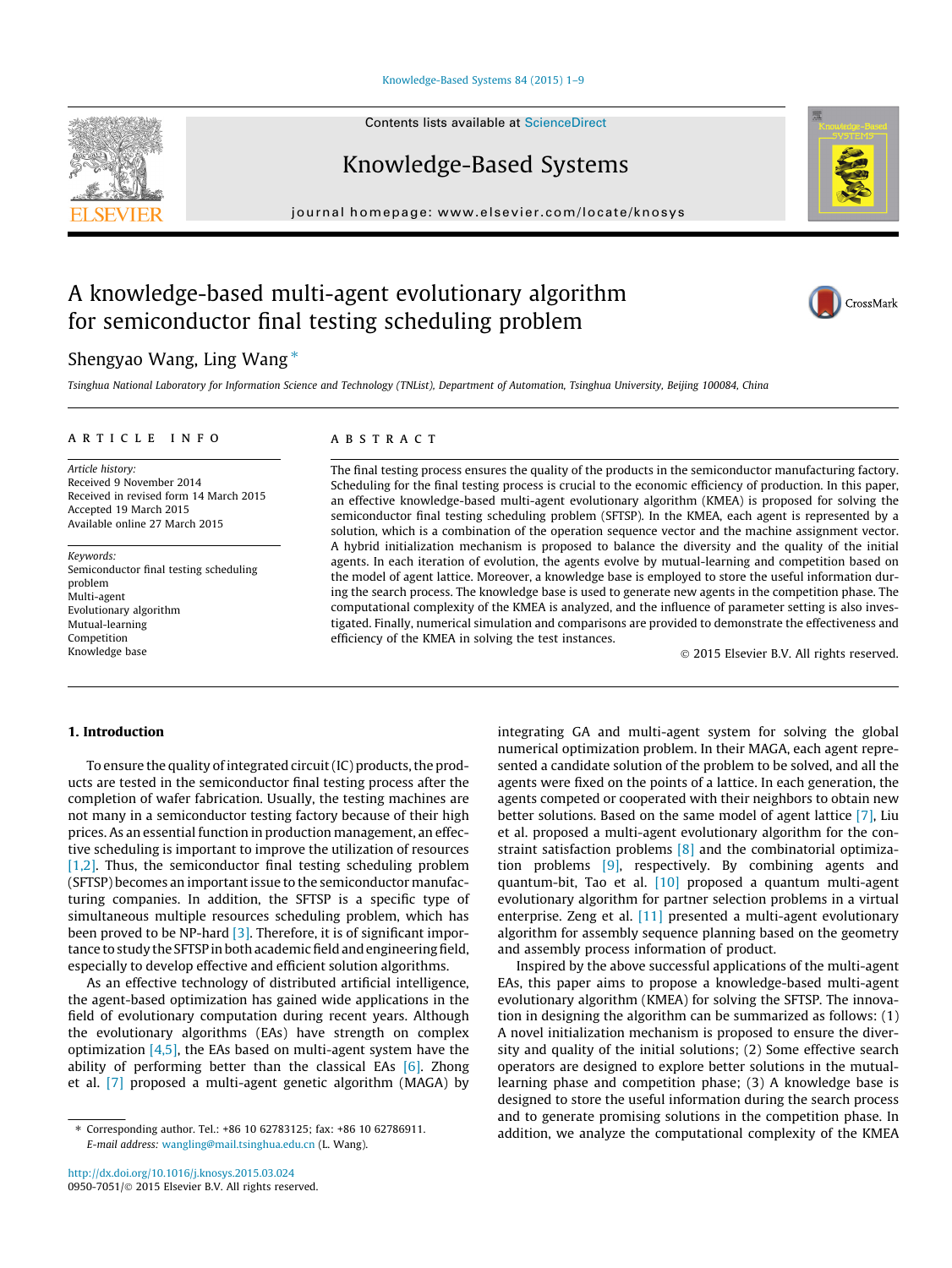and investigate the influence of parameter setting. Numerical simulation and comparisons show that the KMEA is more effective and efficient than the state-of-the-art in solving the test instances.

The remainder of the paper is organized as follows: Section 2 presents the literature review about SFTSP and Section 3 describes the SFTSP briefly. Then, the KMEA for solving the SFTSP is introduced in Section 4. The influence of parameter setting is investigated in Section [5](#page--1-0), and the computational results and comparisons are provided as well. Finally the paper ends with some conclusions in Section [6](#page--1-0).

#### 2. Literature review

Scheduling for the semiconductor final testing process is one of the most complex and common scheduling problems [\[12\].](#page--1-0) To develop a suitable scheduling system, Uzsoy et al. [\[13\]](#page--1-0) divided the facility or job shop into a number of work-centers and then sequenced one work-center at a time. Besides, the authors used the disjunctive graph representation of the entire facility to capture interactions between work-centers. For the single-machine scheduling problems with sequence-dependent setup times in the semiconductor test operations, Uzsoy et al. [\[14\]](#page--1-0) presented heuristics to minimize both the maximum lateness with dynamic arrivals and the number of tardy jobs. Later, Uzsoy et al. [\[15\]](#page--1-0) evaluated the performance of several dispatching rules in a semiconductor testing environment and examined the effects of uncertainties in problem data and job arrival patterns. The results of the simulation experiments provided suggestions to select the appropriate dispatching rules. Ovacik and Uzsoy  $[16]$  characterized the testing facilities by different types of work centers, such as sequencedependent setup times and parallel identical machines. The authors exploited the structure of the routings and scheduled different work centers by specialized procedures. Freed and Leachman [\[17\]](#page--1-0) described the multi-head tester scheduling problem, and presented an enumeration solution procedure considering efficiency differences of using different number of heads. Based on the model in [\[13\],](#page--1-0) Lin et al. [\[18\]](#page--1-0) used the theory of constraints to develop a heuristic capacity-constrained scheduling algorithm. The algorithm [\[18\]](#page--1-0) outperformed other dispatching rules for the committed volume performance in many different operational conditions. Pearn et al. [\[19\]](#page--1-0) presented a case study taken from a final testing shop floor in an integrated circuit manufacturing factory.

In recent years, some intelligent optimization algorithms have been applied to the SFTSP. In  $[12]$ , a mathematical programming model was presented to optimize the testing job scheduling, and an algorithm was developed to specify the machine configuration of each job and allocate specific resources. Furthermore, the authors proposed a GA to solve the problem in a short time for practical implementation. In  $[20]$ , a bi-vector encoding GA was proposed, where each solution was represented by the operation sequence and seizing rules for resource assignment. In  $[3]$ , a divide-and-conquer strategy was applied to divide the overall problem into partitions, where each partition was mapped to a sub-population. The authors presented a cooperative estimation of distribution algorithm (CEDA) with better performance than the GAs [\[12,20\].](#page--1-0) Very recently, Wang et al. [\[21\]](#page--1-0) proposed a hybrid estimation of distribution algorithm (HEDA), and Zheng et al. [\[22\]](#page--1-0) presented a novel fruit fly optimization algorithm (nFOA). However, to the best of our knowledge, there is no reported work about multi-agent based algorithms for solving the SFTSP.

#### 3. Problem description

The SFTSP can be described briefly as follows. There are  $n$  jobs (IC products)  $J = \{J_1, J_2, \ldots, J_n\}$  to be tested on *m* machines  $M = \{M_1, M_2, \ldots, M_m\}$ . The testing process of job  $J_i$  is to perform a sequence of  $n_i$  operations  $\{O_{i,1}, O_{i,2}, \ldots, O_{i,n_i}\}\$  according to a given sequence. The operations include functional test, burn-in, scan, bake, tape and reel, package and load. The processing time of  $Q_{ij}$ on machine  $M_k$  is  $t_{ijk}$ . Due to different product specifications, different jobs may require different steps of functional testing. In addition, all the jobs and machines are available at the initial time. Once an operation starts, it cannot be interrupted before its completion. Compared to the classical job-shop scheduling problem (JSP), the SFTSP has some additional features.

- (1) Multi-resources to dispatch simultaneously. The testing process requires more resources, i.e., the tester, handler and accessory [\[3,12,20\].](#page--1-0) To execute a specific operation for testing a job, the machine needs an appropriate configuration of resources. Moreover, the resources are in limited amounts [\[3,19\].](#page--1-0) Therefore, the resource dispatching should be considered in the SFTSP.
- (2) Flexibility of machine assignment. For the execution of operation  $O_{i,j}$ , a set of machines  $M(i,j) \in M$  is capable, where  $m_{ii}$  =  $|M(i,j)|$  denotes the number of the machines. It is flexible to assign machines for the operations, i.e., a virtual unrelated parallel machine environment [\[23,24\].](#page--1-0) Therefore, the machine assignment is one of the sub-problems in the SFTSP.
- (3) Sequence-dependent setup times. To assemble and calibrate the new machine for the incoming operation, a sequencedependent setup time is further required for the setup activities in the SFTSP  $[3,12]$ . In addition, the setup is anticipatory and separable from the testing process. Therefore, the setup on the new machine can start before the operation completes on the original machine [\[20\].](#page--1-0)

In brief, the SFTSP is a multi-resources flexible job-shop scheduling problem with sequence-dependent setup times, which is illustrated in [Fig. 1 \[21\].](#page--1-0)

The SFTSP is to determine both the assignment of machines and the sequence of operations on all the machines, so as to minimize the makespan without exceeding the total amount of available resources at any time. Therefore, it is much more complex than the classical JSP. For the mathematical model, please refer to [\[12,20\]](#page--1-0).

#### 4. Knowledge-based multi-agent evolutionary algorithm

In this section, the KMEA for solving the SFTSP is introduced in details. First, the flowchart of the KMEA is presented. Then, the solution representation, initialization mechanism, mutual-learning phase, and competition phase are introduced. Besides, the computational complexity of the KMEA is analyzed.

#### 4.1. Flowchart of the KMEA

Knowledge base and agent lattice are two key components of the KMEA. The knowledge base is used to store the useful problem-specific information and to generate the new agents. The agent lattice provides a physical environment for the agents. The model of the agent lattice [\[7\]](#page--1-0) is illustrated in [Fig. 2](#page--1-0). With the lattice model, the agents perform effective search operators by the interaction.

From [Fig. 2,](#page--1-0) it can be seen that the size of the agent lattice is L. Thus, the total number of the agents is  $L \times L$ . All the agents are fixed on the lattice-points to interact with their neighbors [\[7\].](#page--1-0) Each agent denotes a solution of the SFTSP. The objective is to find an optimal solution through the iterative search procedure.